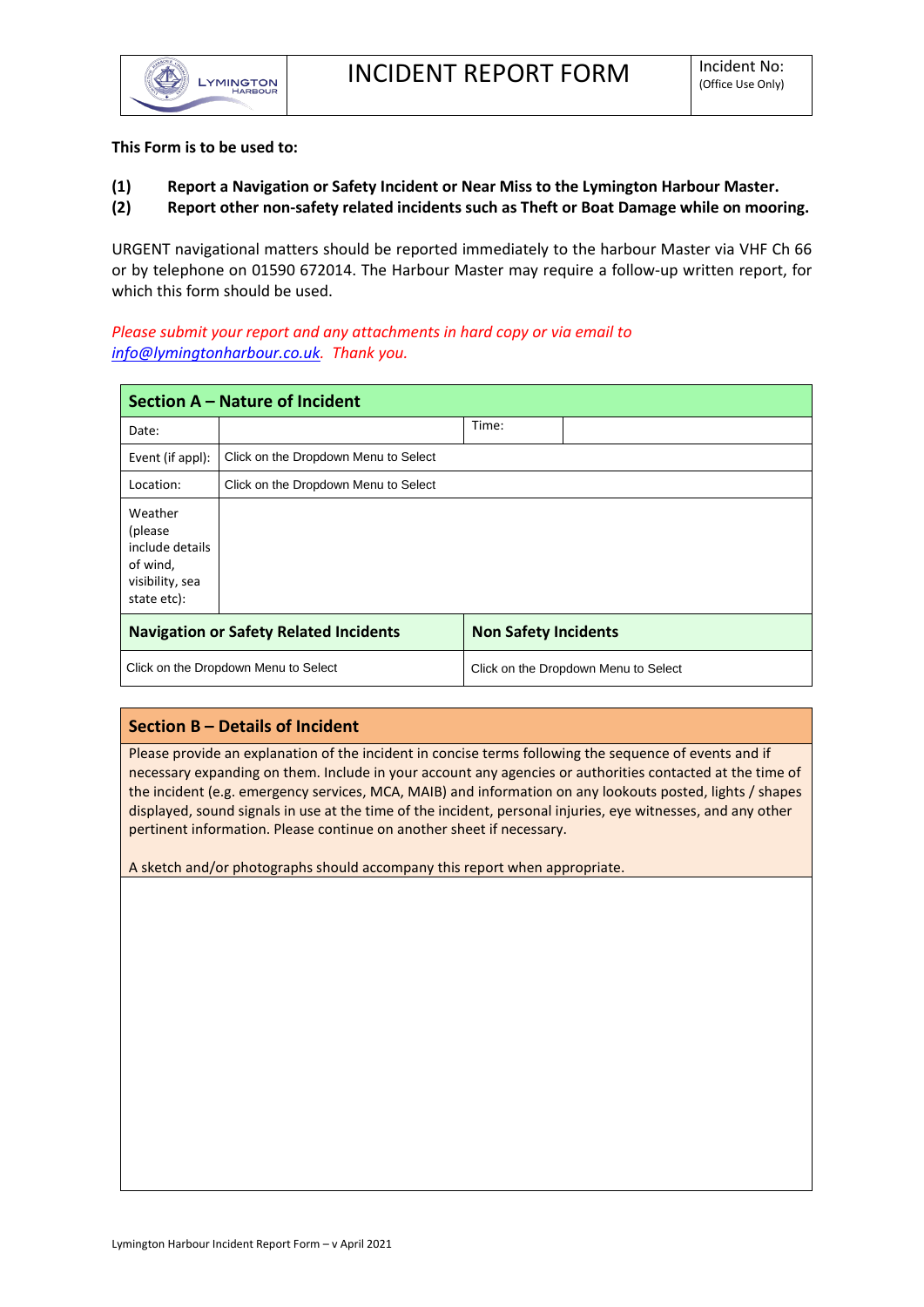

| Section C - Details of Person Reporting Incident |  |  |  |  |
|--------------------------------------------------|--|--|--|--|

| Section C – Details of Person Reporting Incident      |         |  |  |  |
|-------------------------------------------------------|---------|--|--|--|
| Name:                                                 |         |  |  |  |
| Address:                                              |         |  |  |  |
| E-mail:                                               |         |  |  |  |
| Telephone:                                            | Mobile: |  |  |  |
| Qualification(s): (BML / RYA etc.) (if<br>applicable) |         |  |  |  |
| Master or Owner of Vessel: (Y/N)                      |         |  |  |  |
| Club / Org / Company: (if applicable)                 |         |  |  |  |
| Date of Report:                                       |         |  |  |  |
| Signature of Person Submitting Report:                |         |  |  |  |

| <b>Section D - Vessel Details</b>                     |  |  |  |  |
|-------------------------------------------------------|--|--|--|--|
| Name of Vessel:                                       |  |  |  |  |
| Type of Vessel:                                       |  |  |  |  |
| Details eg Size, Propulsion,<br>Manoeuvring Aids etc: |  |  |  |  |

| <b>Section E – Other Vessel / Object Details</b> (if applicable) |  |  |  |  |
|------------------------------------------------------------------|--|--|--|--|
| Name of Vessel:                                                  |  |  |  |  |
| Type of Vessel/Object:                                           |  |  |  |  |
| Details eg Size, Propulsion,<br>Manoeuvring Aids etc:            |  |  |  |  |